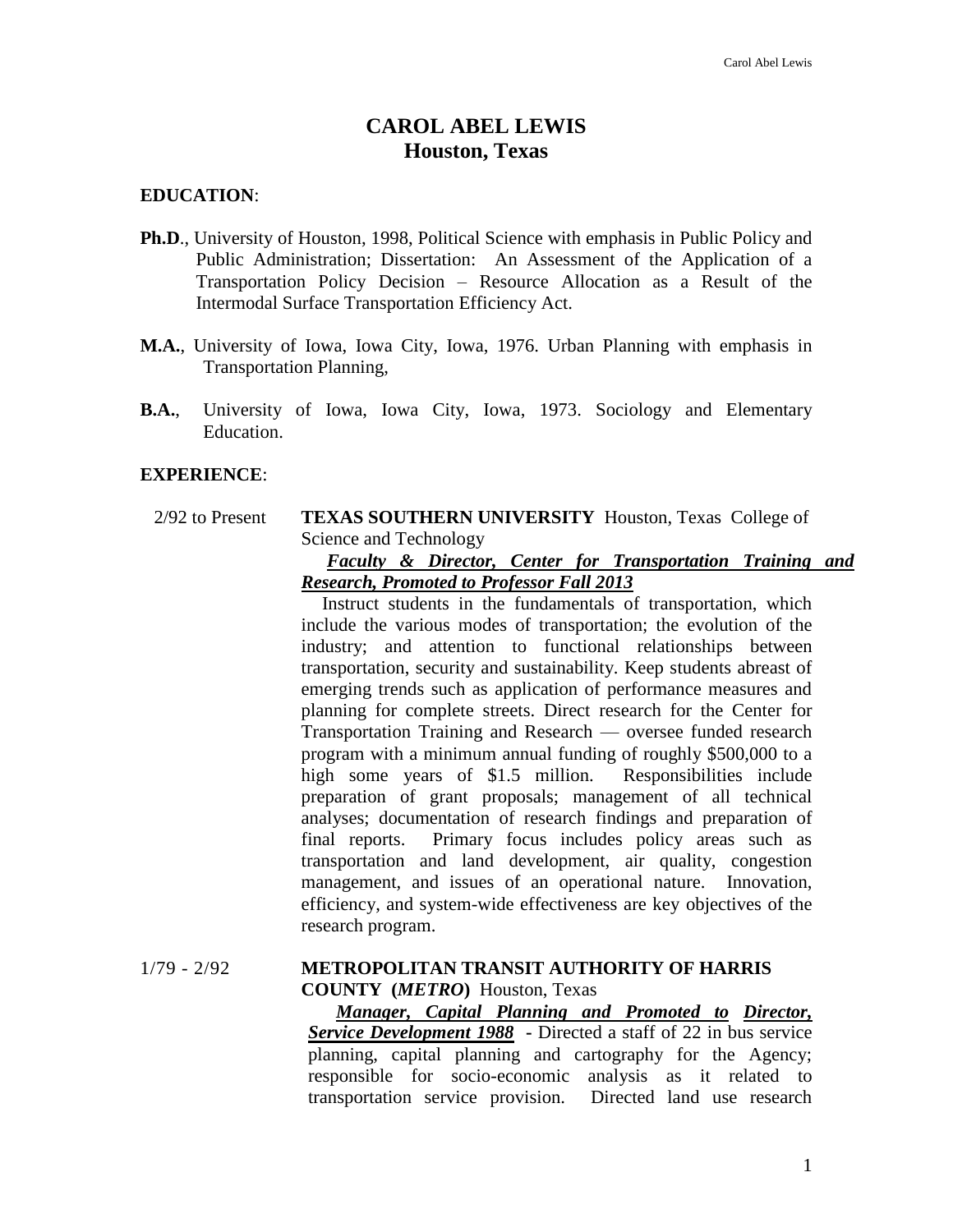regarding impacts of facilities on surrounding environments. Guided decisions regarding day-to-day and multi-year bus routing designed to provide maximum service in a fiscally responsible manner; developed and assessed capital projects including shelters, transit centers, park and ride lots, rail and other capital investments. Worked with area residents to ensure integration and acceptance of projects and capital facilities into adjacent communities.

 Key manager in defining and evaluating alternatives leading to the Phase 2 Mobility Plan; authored METRO Phase 2 Mobility Plan Booklet, distributed during the successful 1988 referendum.

12/76 - 12/88 *Transit Planner* - Managed the development of mid-range plan, assisted in the development of the detailed study designs for the first and second Alternatives Analysis corridors; also served as liaison with the Texas State Department of Highways and Public Transportation for funded busway project. Promoted to Senior Planner in March, 1981.

# 12/88 and **TEXAS SOUTHERN UNIVERSITY SCHOOL OF**

**TECHNOLOGY** Houston, Texas

1/90 to 1/92 *Adjunct Professor* - instructed at graduate level the fundamentals of transportation. The course exposed students to various transportation modes and the factors involved in public and private company decision making.

# **PROFESSIONAL AFFILIATIONS**

- Voted as Member of Houston Region Transportation Advocacy Group (TAG)
- **♦** Appointed April 2010 to Gulf Coast Rail District by Houston Mayor Annise Parker
- Named to the Hurricane and Emergency Evacuation Task Force by Governor Rick Perry, Harris County Judge Robert Eckles, and Mayor Bill White
- **♦** Named by Houston Mayor as Executive Assistant for Transportation Planning; and Chair, Planning Commission, 2004
- **♦** Metropolitan Transit Authority Board of Directors, April 2002 through April 2004
- **♦** National Academic Advisor, Conference of Minority Transportation Officials, October 1999-2004
- **♦** Transportation Committee, Greater Houston Partnership, September 2003
- **♦** Transportation Advisory Committee to the Transportation Policy Council**,**  Houston Galveston Area Council, served as Chair 2002, 1998 to Present
- **♦** Founding and Steering Committee Member, Blueprint Houston, 2002 to 2004
- **♦** Technical Advisory Panel to the Research Management Committee, Texas Department of Transportation, 1996 to Present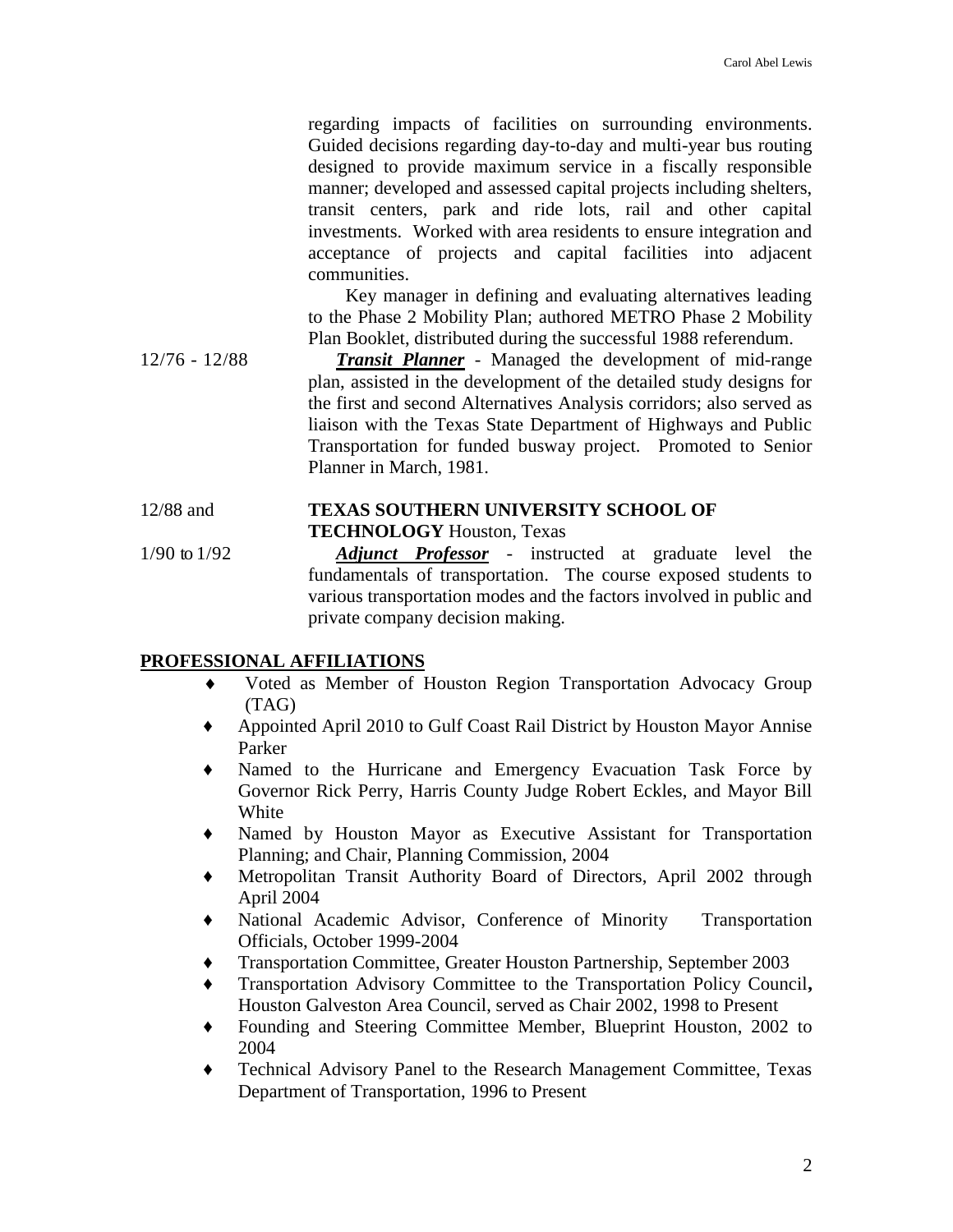- **♦** Transportation Research Board, Land Use and Development Committee
- **♦** Technical Advisory Committee, Travel Rate Improvement Program, Greater Houston Partnership (2000/2001)
- President, Board of Directors, Houston Achievement Place (1998-2000)
- Elected Texas Southern University Faculty Senate (1993-1997 )
- Chairperson, Congressman Nick Lampson's Transportation and Infrastructure Task Force (2000/2001)
- Ad-Hoc Harris County Non-emergency Transportation Committee (1993 to 2000)
- Advisory Board Member, Red Cross Transportation Services, 1995 to Present
- Transportation Research Board, Project Panel H5
- Member, Board of Directors, Trees for Houston

#### **PAPERS AND PUBLICATIONS**

- Lewis, Carol Abel, Sandra Onyejekwe, Garlin Wynn, Brandon Mosley (March/April 2015). Options for improving evacuation: Investigating an unconventional strategy and expanding route options using TRansportation ANalysis and SIMulation System, Journal of Emergency Management, Vol.13, No. 2, pp 173- 181.
- Hassell, Vincent, Roderick Holmes and Carol Abel Lewis (January 2015), **A Methodology to Predict Intercity Commute Volume: Focus on Texas Megaregion Communities**, Transportation Research Board. Washington, D.C. 15-4890.
- Lewis, Carol Abel, Charles R. Glass and Veronica Green (Autumn/Fall 2013). **Review of Recommendation on Southwest Airlines' Request for Expansion of Federal Inspection Facilities at William P. Hobby Airport and the Impact of Dividing International Service between Two Airports.** Journal of Airport Management. Vol. 7. No. 4. 407-421.
- Stamber, K.L., Ehlen, M.A., Pepple, M., Welk, M.E., Deng, H., *Lewis, C.A*., Clark, L., Bryant, J.R. and Jasek, D. (2013) '**Comparative analysis of the transportation of select petrochemicals**', *Int. J. Critical Infrastructures*, Vol. 9, No. 3, pp.226– 242.
- Lewis, Carol Abel and Gwendolyn C. Goodwin (2012). **Impact of Bus Transit Centers on Values of Nearby Single-Family Residential Land in Houston, Texas.**  Transportation Research Record. Volume 2276., pp. 72-77.
- Lewis, Carol Abel (2012). "Emergency Evacuation and Transportation Planning," in Lessons From Hurricane Ike, ed. Philip B. Bedient, Texas A & M University Press, College Station, Texas, pp. 94 – 105.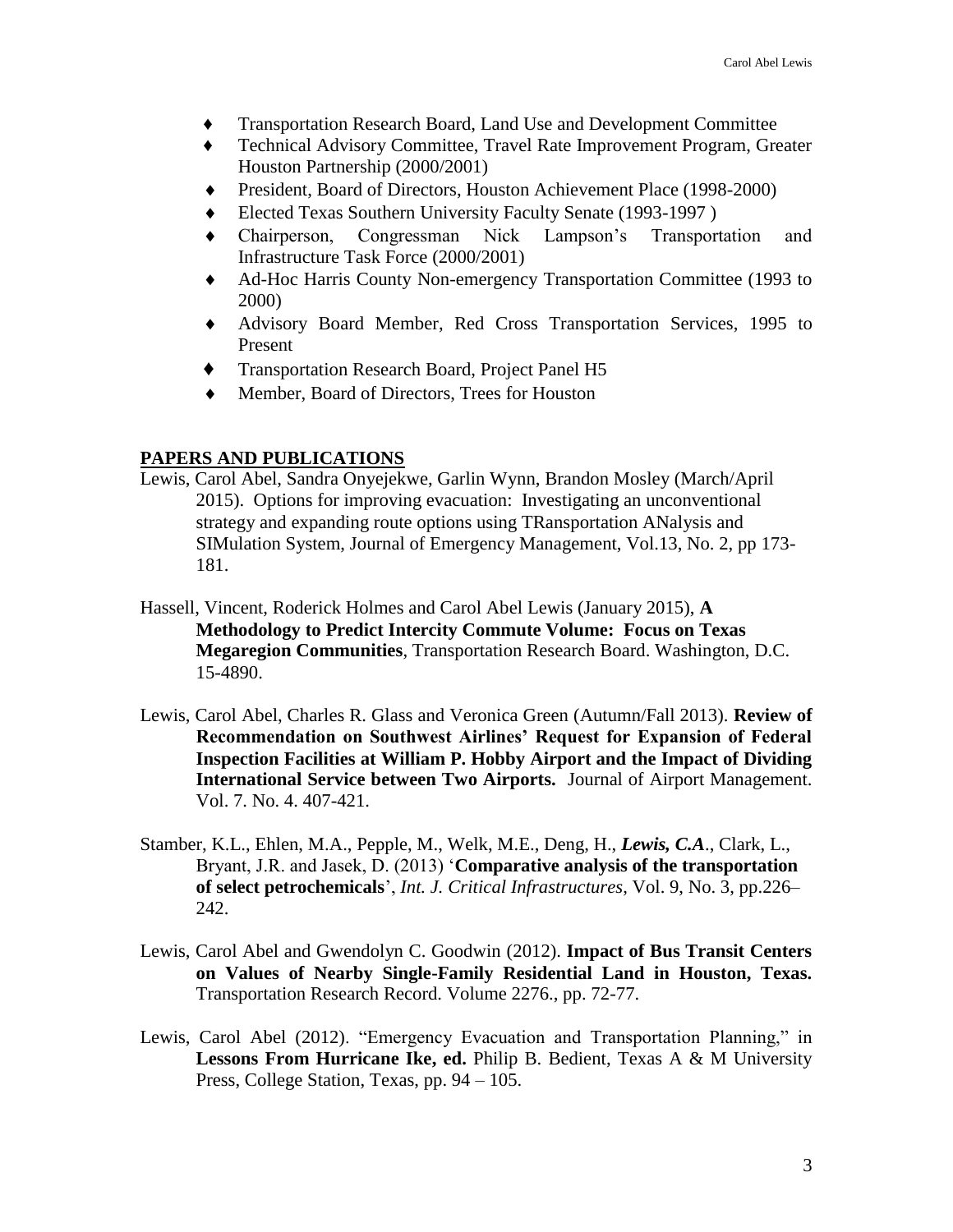- Lewis**,** Carol Abel, Sandra Onyjekwe, Darlene Collins and Kenneth McGaughay (August 2012) **Transit Agency Strategies that Encourage Mixed Uses around Stations**, Southwest Region University Transportation Center. 476660-00054-1
- Lewis, Carol Abel, Sara Land and Bethlehem Afefayne (August 2012). **Moving the Concept of Megaregions into Transportation Planning: Workshop Proceedings**, Carol Abel Lewis, Sara Land and Bethelhem Afefayane, Southwest Region University Transportation Center. 476660-00051-1
- Lewis, Carol, Gwendolyn Goodwin and Sascha Sabaroche. (2011) "Public Involvement Study"0-6662, Texas Department of Transportation [http://www.txdot.gov/about\\_us/commission/2010\\_meetings/documents/minute\\_or](http://www.txdot.gov/about_us/commission/2010_meetings/documents/minute_orders/dec15/2.pdf) [ders/dec15/2.pdf](http://www.txdot.gov/about_us/commission/2010_meetings/documents/minute_orders/dec15/2.pdf)
- Lewis, Carol (2010) 'An Inventory and Assessment of Models Used to Predict Emergency Evacuation and Consideration of Increasing Policymaker Involvement", Risks, Hazards, and Crises in Public Policy. Vol. 1: Iss. 3 <http://www.psocommons.org/rhcpp/vol11/iss3/art2/>.
- Lastrape, Krystal and Carol Abel Lewis (October 2010) **An Evaluation of the Effects of Transit Oriented Development in a Suburban Environment.** 476660-00048-1.
- Lewis, Carol Abel, Brandon Mosley and Garlin Wynn, (July 2010) **Thinking Critically About Models Used to Predict Emergency Evacuation in Gulf Coast States**. 476660-00041- 1.
- Lewis, CA and Gwen Goodwin (February 2010**) A Statistical Analysis of the Relationship Between Land Values and Freestanding Bus Facilities**. SWUTC 10/167372.
- Joskowicz, Isaac F., Carol Abel Lewis, Anthony P. Voigt, "Mobility Measurements of the City of Houston Flextime Initiative". ITE Conference Papers. August 9, 2009, San Antonio, Texas < http://trid.trb.org/view.aspx?id=924795>
- Moses, Sharon, J.D., Carol Abel Lewis and Krystal Lastrappe (June 2009), **Moving Toward Implementation: An Examination of the Organizational and Political Structures of Transit-Oriented Development**. SWUTC/09/473700- 00050-1.
- Lewis, Carol Abel (2008) " *Work Place Flexibility: The Underused Tool in the Transportation Box*." The Texas Lyceum – Transportation Infrastructure: Establishing Public Policy Priorities. <http://www.texaslyceum.org/media/staticContent/journals/Journal\_December08. pdf>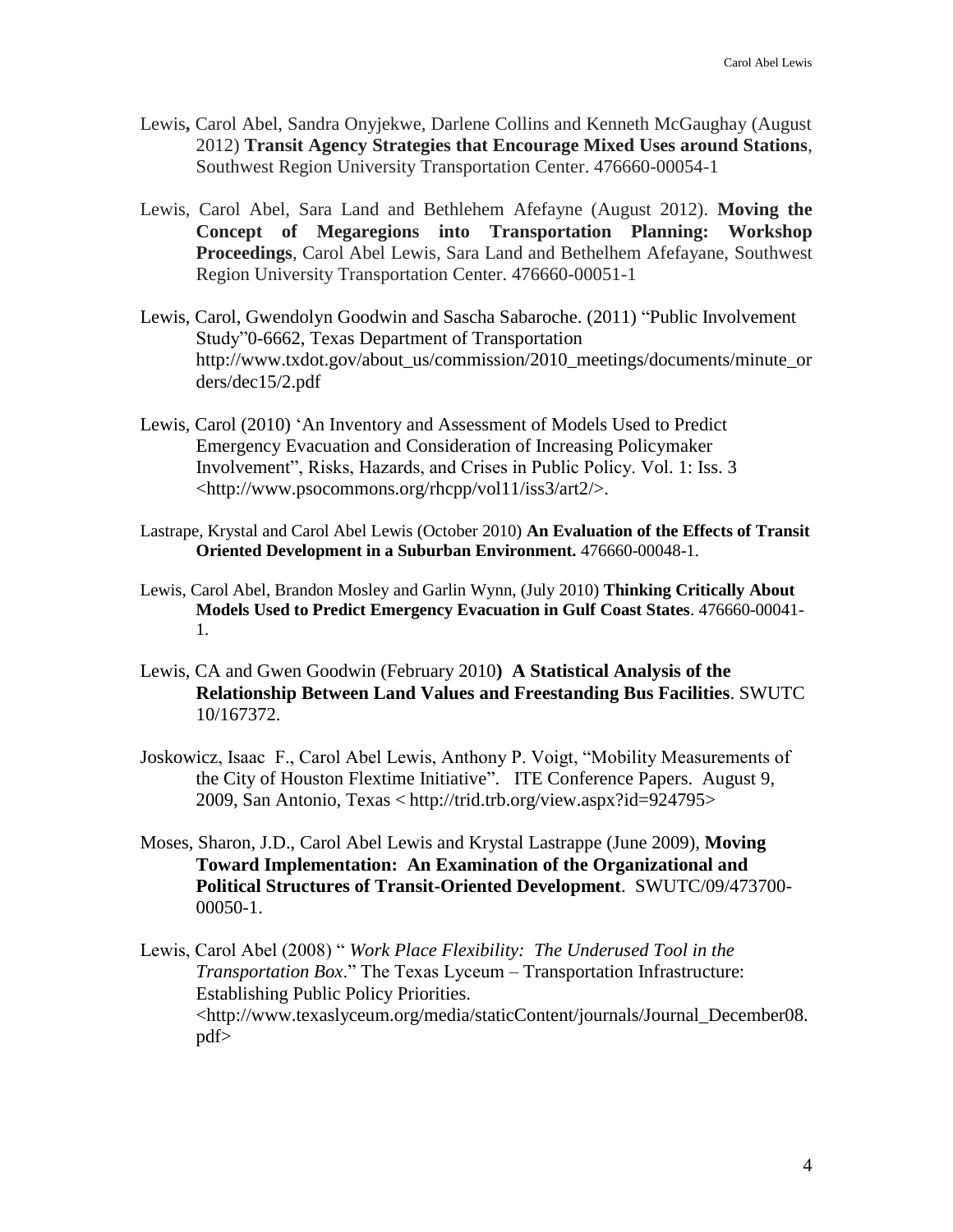- Lewis, Carol A., Laura Higgins, Judy Perkins, Benjamin Zhan. (2008). **Regional Public Transportation Solutions for Intercity Commute Traffic**. Texas Department of Transportation 0-5345-3.
- Lewis, Carol A. et. al. (2007) **Noise Compatible Planning Workshops**. Federal Highway Administration. < [www.fhwa.dot.gov/environment/noise/index.htm>](http://www.fhwa.dot.gov/environment/noise/index.htm) #3.
- Lewis, Carol A. et. al. (2006) **Regional Transit Coordination Brochure**. Texas Department of Transportation. Project 0-5345-1.
- Lewis, Carol A**.** (2005) **Guide to Best Practices in Public Involvement: 2004-2005**, Federal Highway Administration, Office of Natural Environment.
- Moeng, Thabo and Carol A. Lewis (December 2005) **An Assessment of Criteria Used for Transit Friendly Decision-Making,** Southwest Region University Transportation Center, SWUTC/05/167322-1
- Davis, Tammye and Carol A. Lewis. (2005) **An Examination of Successful Mixed Use in TOD**, Southwest Region University Transportation Center, SWUTC/05/473700-00046-1,
- Lewis, Carol A. (January 2004). **Transit-Oriented Development Workshop: Synthesis**, Southwest Region University Transportation Center, SWUTC/04/473700-00044-1.
- Goodin, Virginia D., Tina S. Collier, Katie N. Womack Pamela S. Green, Phillip R. Reeder, *Carol Lewis*, and Chris R. Swenson (2004). **Case Study Analysis of Mid-Size Urban/Rural Area Toll Road Options – Year 1 Report.** Implementation Report 5-4055-01004, Texas Department of Transportation.
- Lewis, Carol A. (January 2003). **Examination of Project Selection Criteria Leading to Sustainable Transportation Decision Making.** Transportation Research Board, Poster Session P04-0112, Washington, D.C.
- Lewis Carol A. and Sharon G. Moses (October 2003). **Social and Legal Perspective of A Sensor for Remote Detection of Alcohol Vapors***.*Texas Higher Education Coordinating Board, ATP-003656-0100-1999.
- Bochner, Brian, Carol A. Lewis, Robin I. Robinowitz, Laura L. Higgins, and Josias Zietsman. (September 2002). **Introducing Smart Growth to Texas: Primer** . Texas Department of Transportation.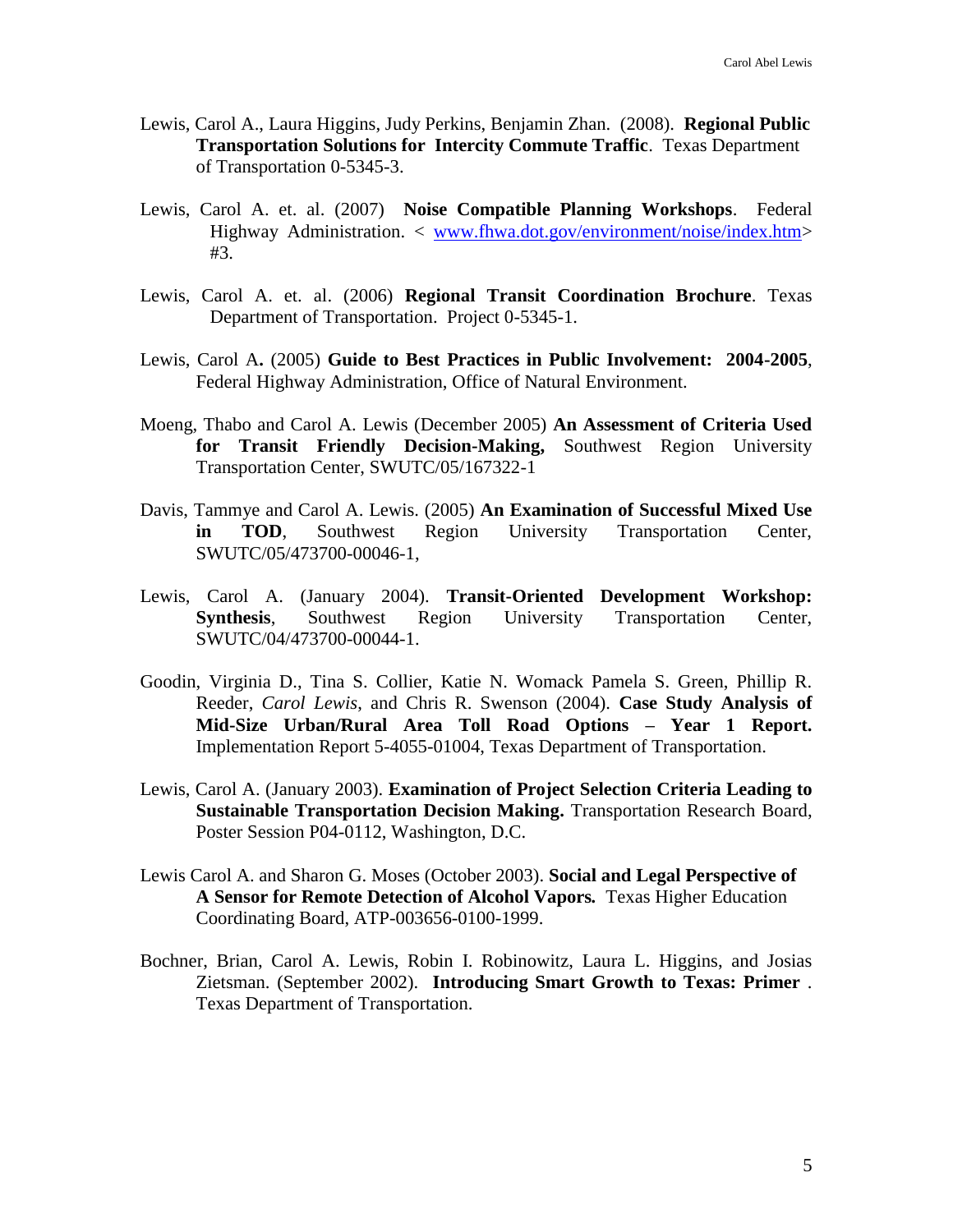- Lewis, Carol A., Sharon A. Boxill, Ronald E. Goodwin (2002). **The Quiet Zone: A Guide to Noise Compatible Land Use Planning**. Federal Highway Administration.
- Owens, Edward and Carol A. Lewis (September 2002). **ISTEA and Intermodalism: A User and Reference Guide to Intermodalism**. Southwest Region University Transportation Center, SWUTC/02/466050-1.
- Lewis, Carol A. and Gwendolyn Goodwin. (2003). **Operating Freeways with Managed Lanes**. Project Monitoring Committee Meeting. 0-4160. Texas Department of Transportation.
- Lewis, Carol A., (January 2001) **An Examination of the Smart Growth Initiative in US DOT's Region VI**. Southwest Region University Transportation Center. (Also Published in  $42<sup>nd</sup>$  Annual Meeting Proceedings, 2000 Annual Forum, Transportation Research Forum, Annapolis, Maryland).
- Lewis, Carol A., Handy, Susan, and Goodwin, Ronald. (May 1999). **Evaluation of the Effects of Ramp Location on Land Use and Development.** Texas Department of Transportation, Research Report 0-1762-3.
- Lewis, Carol A. and Howard, Ruben (June 1999). **An Examination of Policy Implications of Criteria That Determine Regional Transportation Priorities**. Southwest Region University Transportation Center. SWUTC/99/472840-00042- 1.
- Lewis, Carol A. and Brohman, Rita (April, 1999). **Intelligent Transportation Systems: Incorporating the Consumer.** Conference Proceedings – Ninth Annual Meeting and Exposition (CD rom).
- Lewis, Carol A., Marzette, DeLinda, and McCoy, Barney (March 1999). **Perspectives on Three Issues Facing the Transportation Manager in the Nineties.** Southwest Region University Transportation Center.
- Lewis, Carol A. (July 1998). **Perspective on Transit Industry Response to Increased Gender Awareness**. Women's Travel Issues: Proceedings from the Second National Conference, October 1996, Paper No. 31 US. Department of Transportation.
- Lewis, Carol A., (December 1998). **An Assessment of the Application of A Transportation Policy Decision: Resource Allocation As A Result of the Intermodal Surface Transportation Efficiency Act.** Dissertation *-* University of Houston.
- Lewis, Carol A. and Goodwin, Ronald E. (September. 1997) **Land Value Assessment Near Bus Transit Facilities: A Case Study of Selected Transit Centers in Houston, TX***.* Southwest Region University Transportation Center.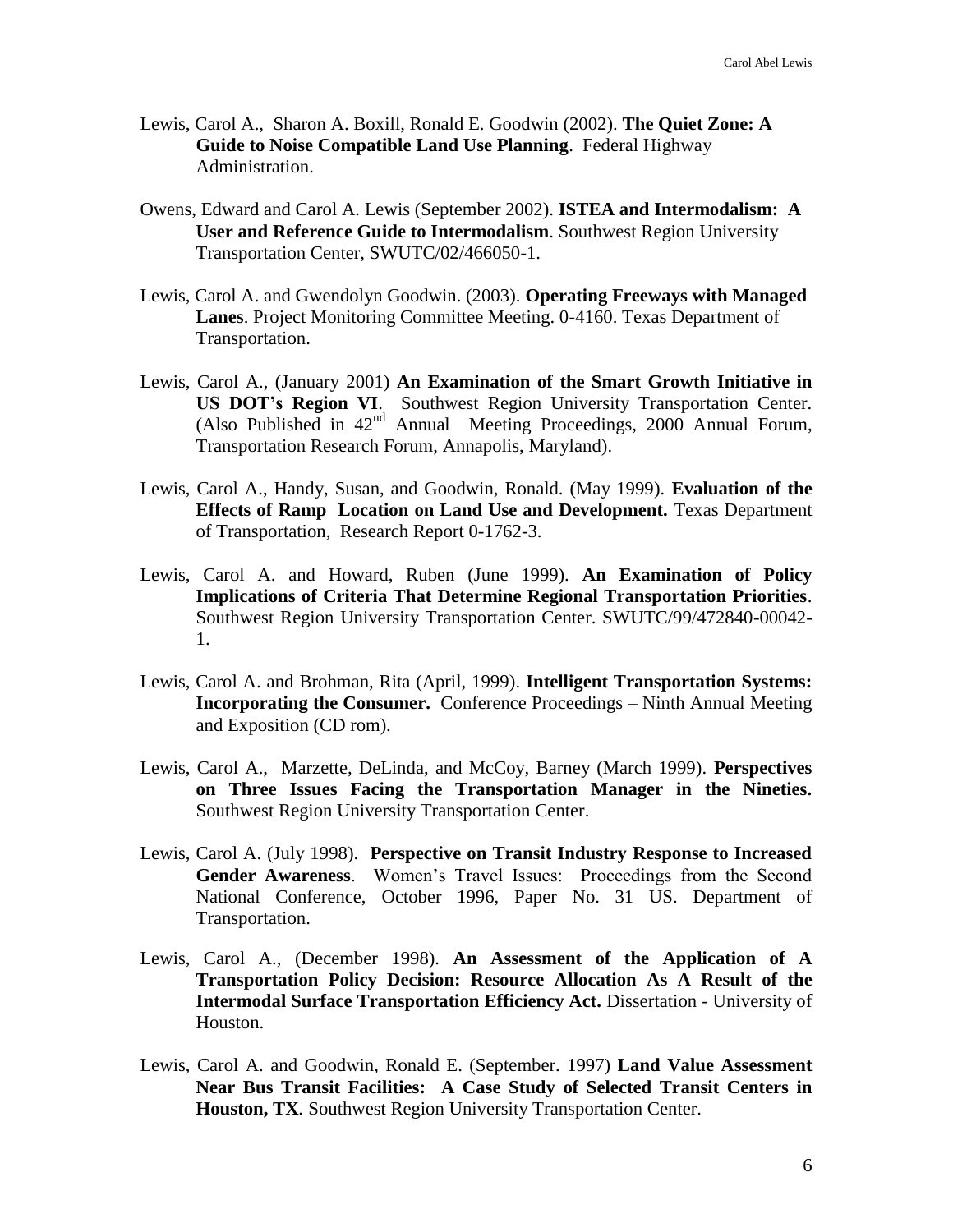- Lewis, Carol A., Goodwin, Ronald E., Buffington, Jesse, and Vadali, Sharada. (July 1997) **Land Value and Land Use Effects of Elevated, Depressed, and At-Grade Level Freeways in Texas,** Texas Southern University Center for Transportation Training and Research with Texas Transportation Institute. Research Report 1327-2.
- Lewis, Carol A. and Goodwin, Ronald E., (June 1996) **Identification of Factors Contributing to Reduced Peak Period Mobility in Selected Urban Activity Centers in Houston, Texas***.* Southwest Region University Transportation Center.
- Lewis, Carol A. and Goodwin, Ronald E., (August 1995) **Procedures for Planning and Implementation of Third-Party Transportation Services.** Southwest Region University Transportation Center.
- Lewis, Carol A. and Lede, Naomi W*.,*(September 1995) **Strategic Planning Customer Surveys.** Texas Department of Transportation.
- Carol A. and Lede, Naomi W. (March 1994) **Optimizing Route Specific Marketing Strategies to Increase Public Transit Ridership.** Southwest Region University Transportation Center. Delivered to Association for Commuter Transportation Conference September 19, 1994, Miami, Florida.
- Lewis Carol A. *Principal Author* (November 1987) *METRO* **Phase 2 Mobility Plan**, 1988-2000.
- Lewis, Carol A. (June 1992) Gulfton Area Civic Organization w/ Rice University School of Architecture, "Transportation Component of the Comprehensive Plan for the Gulfton Area." 1992.

## **FUNDED RESEARCH (Completed and in Progress**

July 2015 to August 2017, Texas Department of Transportation, Texas Business and Opportunity Development (TBOD) (\$289,998)

March 2015 to December 2015, North Central Texas Council of Governments. Assessment of Express Bus Services (\$62,000)

October 2014 to August 31, 2015, Texas Department of Transportation, Public Involvement Training (\$40,000)

April 2013 to June 2014, Transit System Reimagining, Metropolitan Transit Authority of Harris County, (\$175,000).

September 2012 to August 2013, Developing a Methodology to Project Intercity Commuting, Southwest Region University Transportation Center. (\$85,000)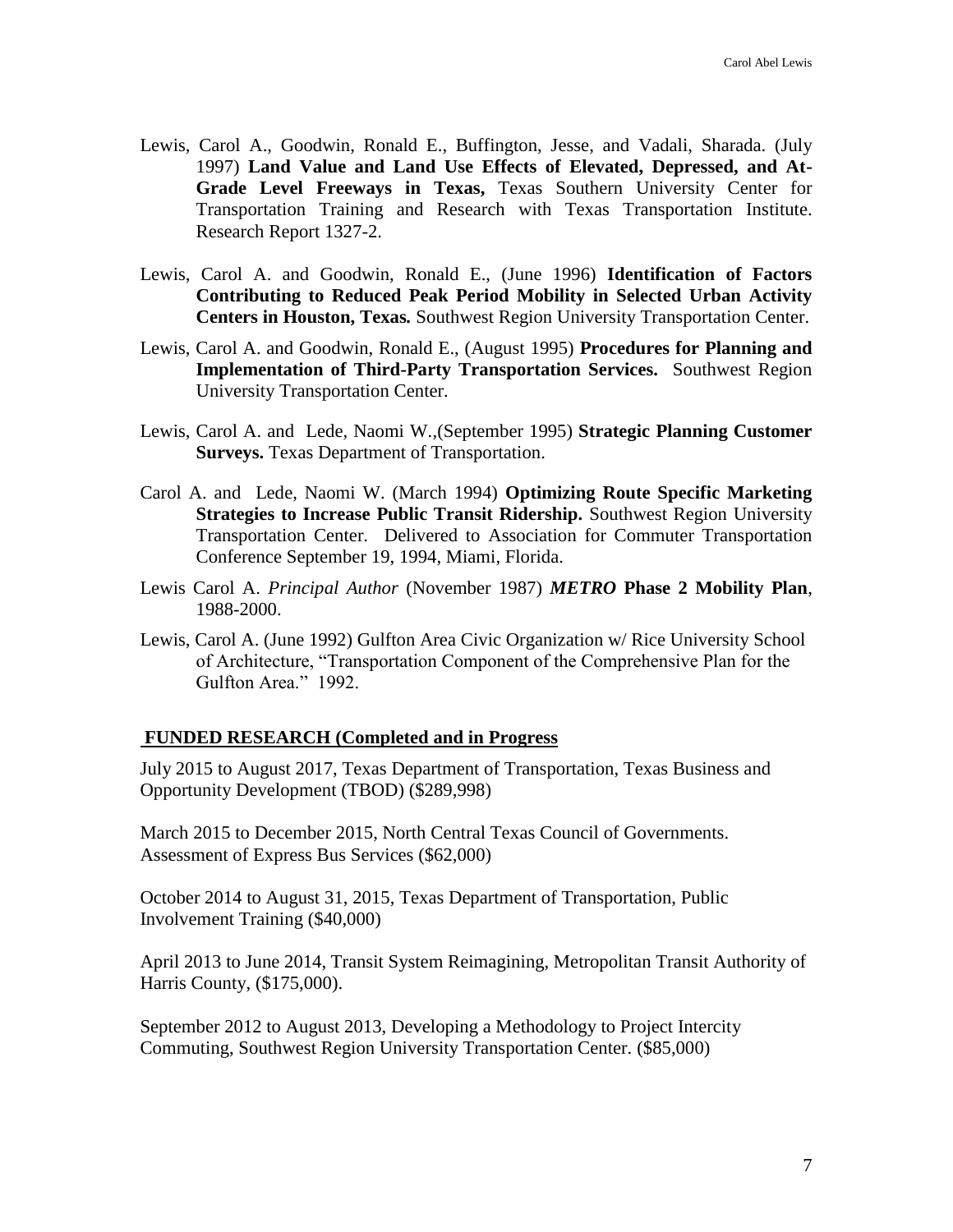September 2010 to August 2013, Public Involvement, Texas Department of Transportation, \$160,000

March 2008-2014, Center for Excellence for Natural Disasters, Coastal Infrastructure and Emergency Management (DIEM), Department of Homeland Security via Louisiana State and North Carolina Universities (\$163,423)

June 2010 to June 2013, National Transportation Security Center of Excellence, Department of Homeland Security. (\$1.3 Million)

September 2010 to August 2011. Transit Strategies for Transit Agency Role in TOD (\$84,000)

September 2010 to August 2011. Reviewing Marketing Strategies that Increase Public Transit Ridership

September 2010 to August 2011. Megaregions Workshop (\$30,000)

April 2010. Environmental Justice and Toll Roads. North Central Council of Governments. (\$39,997)

October 2008 to September 2009, Study of Unmanned Vehicles, US Army, (\$100,000)

Originally to August 2007, Amended to August 31, 2008, United We Ride, Texas Department of Transportation (\$20,000)

August 2004 to July 2006. Noise Compatible Planning. Federal Highway Administration (\$125,000)

September 2005 August 2006 Regional Coordination Brochure, Texas Department of Transportation (\$28,750)

October 2007 to September 2008, Public Involvement for Low Income and Limited English Populations. North Central Council of Governments (\$50,000).

September 2004, Noise Compatible Land Use Workshops, Federal Highway Administration. (\$125,000)

September 2004, TEA21 and ISTEA: Examination of CMAQ and STP Spending, Southwest Region University Transportation Center, (\$60,000)

September 2004, Moving Toward TOD Implementation: Applying the Organizational Political and Social Element, Southwest Region University Transportation Center, (\$28,000)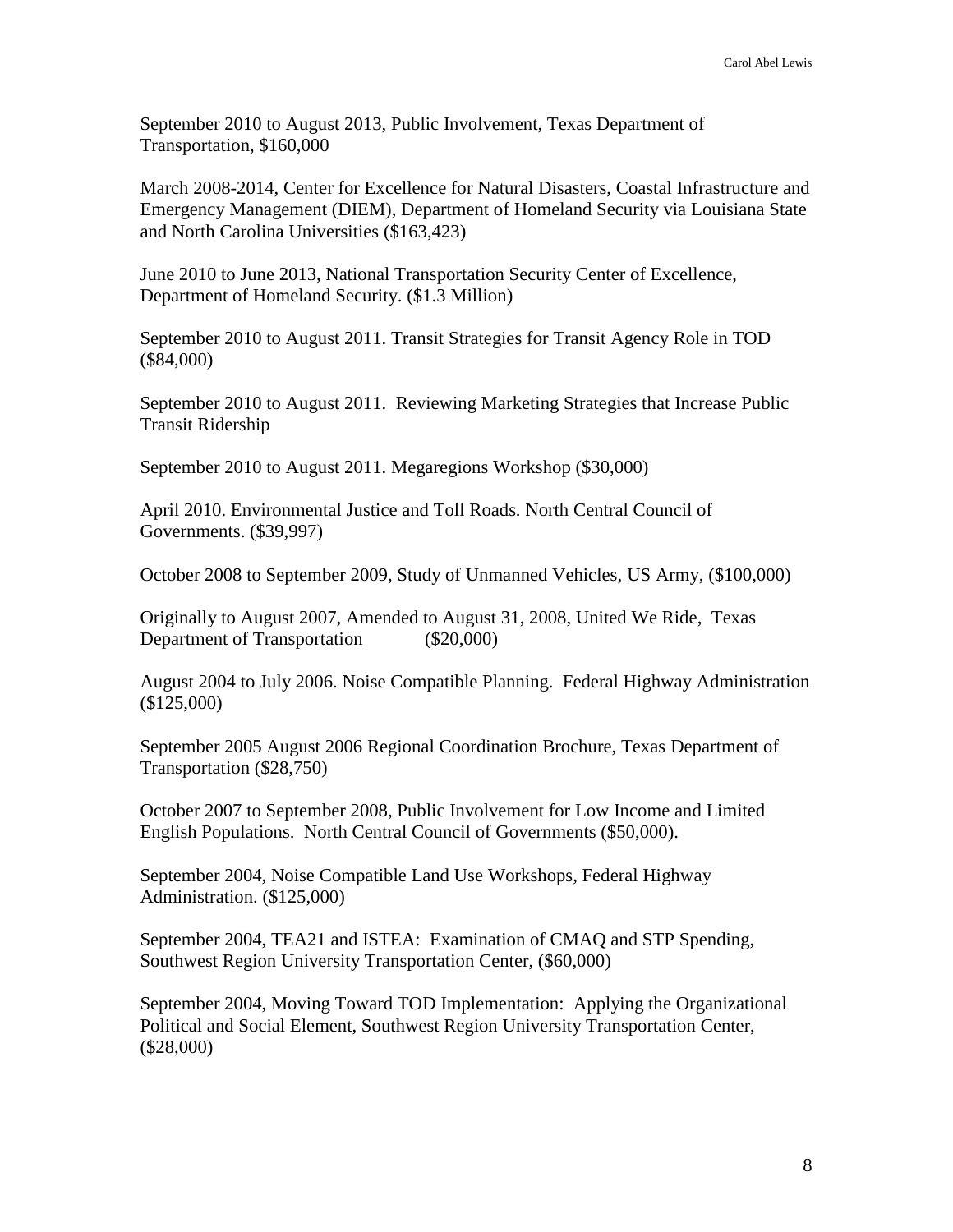April 2004, Blueprint Houston, Assessment of the Transportation Planning Process in Houston, Texas. (\$8.000)

September 2003, Southwest Region University Transportation Center. Socio-economic, Political and Community Influences Toward Transit Oriented Development. (\$63,000).

September 2003, Southwest Region University Transportation Center. After the Opening: Integrating Light Rail Transit into a Traditional bus City—A Case Study for Houston Texas. (\$20,000)

September 2003, Federal Highway Administration. Best Practices of Public Involvement, (\$48,000).

September 2003, Texas Department of Transportation. Managed Lanes Project (\$10,000)

September 2003, Texas Department of Transportation. Case Study Analysis of Mid-Size Urban/Rural Area Toll Road Options, (\$10,000)

September 2003. The Goodman Corporation. Development of a Transit Plan for Fort Bend County. (\$25,000)

September 2003. Carter Burgess. Major Investment Study State Highway 225 (\$28,000).

## **CONFERENCES, SEMINARS, PAPER REVIEWS, AND COMMUNITY SERVICE**

*Panelis*t, June 2015, University Transportation Centers Conference (New Brunswick, New Jersey).

*Organizer,* High Speed Rail Conference. Texas Southern University, Department of Transportation, March 13, 2015.

*Presenter*, City of Houston Transit Corridor Ordinance, Southeast Community Management District, December 2014.

*Panelist*, Dangerous Goods Advisory Council, "Petrochemical Incident Location System" October 2013, New Orleans, Louisiana.

*Panelist*, National Evacuation Conference, "Expanded Options for Hurricane Evacuation of Galveston Island", New Orleans, Louisiana, January 8, 2014.

*Presenter,* Transportation Research Board Subcommittee, Petrochemical Incident Location System, January 15, 2013. Training, Education and Technology Transfer Subcommittee of the Critical Transportation Infrastructure Protection Committee.s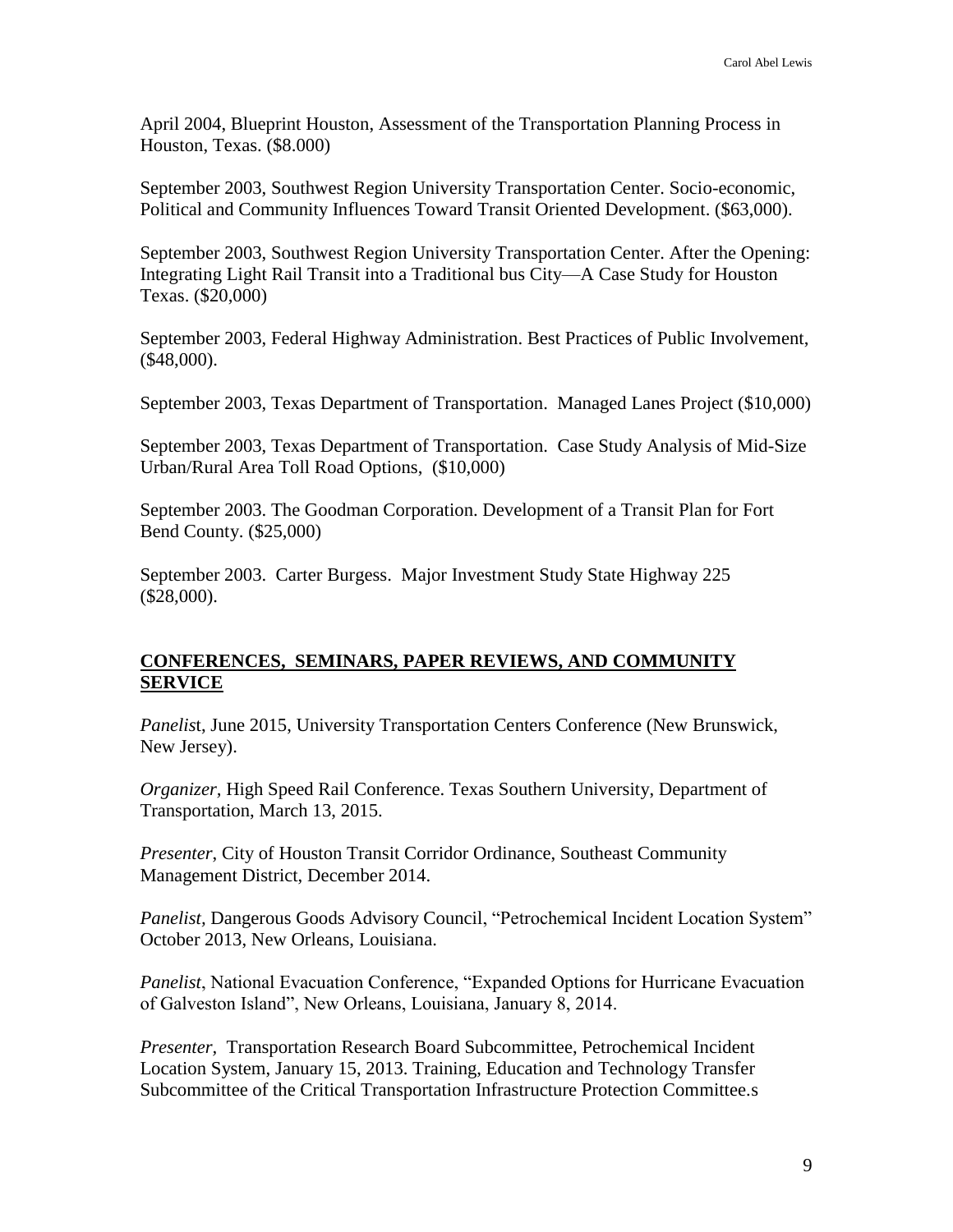*Presenter,* Jacksonville Mississippi, Hazmat Fire Department Personnel. Petrochemical Incident Location System Training, National Transportation Security Center of Excellence. November 1, 2012.

*Presenter,* City of Houston and Harris County, Texas Hazmat Fire Department Personnel. Petrochemical Incident Location System Training, National Transportation Security Center of Excellence. September 12, 2012.

*Speaker, Presenter*. Texas Transportation Commission. Findings from Public Involvement Study, December 15, 2010.

*Speaker*, September 13, 2010. Rice University SSPEED Conference. Variations in Evacuation between Hurricanes Rita and Ike.

*Panelist,* USDOT Open House, with Secretary Ray LaHood, May 5, 2010. Priorities for upcoming reauthorization of the surface transportation bill.

*Speaker*, May 3, 2010, Texas Senate, Committee on Transportation and Security. The National Transportation Center of Excellence PILS.

*Speaker*, February 2010, National Evacuation Conference. New Orleans, LA. Inventory of Models Used to Predict Evacuation.

*Panelist*, Municipal Channel. Panel about METRO and public transportation in Houston, "Houston: The Road After – A Documentary of METRO Past, Present  $\&$ Future". June 15, 2009.

*Interviewee*, Municipal Channel. Communities and Connectivity: Documentary on Regional Transit, July 13, 2009.

*Panelist,* Transportation Research Board, January 2008; Transportation at the Fringe: Transportation in Early Suburban Centers: Lessons from Houston

*Speaker,* Flexible Work Options Initiative: The Houston Experience, April 21, 2008. Atlanta (GA) Chamber of Commerce Joint Chambers meeting.

Transportation Research Board, January 21, 1007 Workshop Organizer: *Out of the Rubble: Transportation and Land Use Community Resiliency and Recovery*; Presented Workshop Overview, "What Transportation and LU Decisions Should be Considered in Rebuilding." Certificate of Appreciation Attached.

TxDOT Research Management Committee 2: November 6, 2006; Arlington, Texas. Regional Solutions for Public Transportation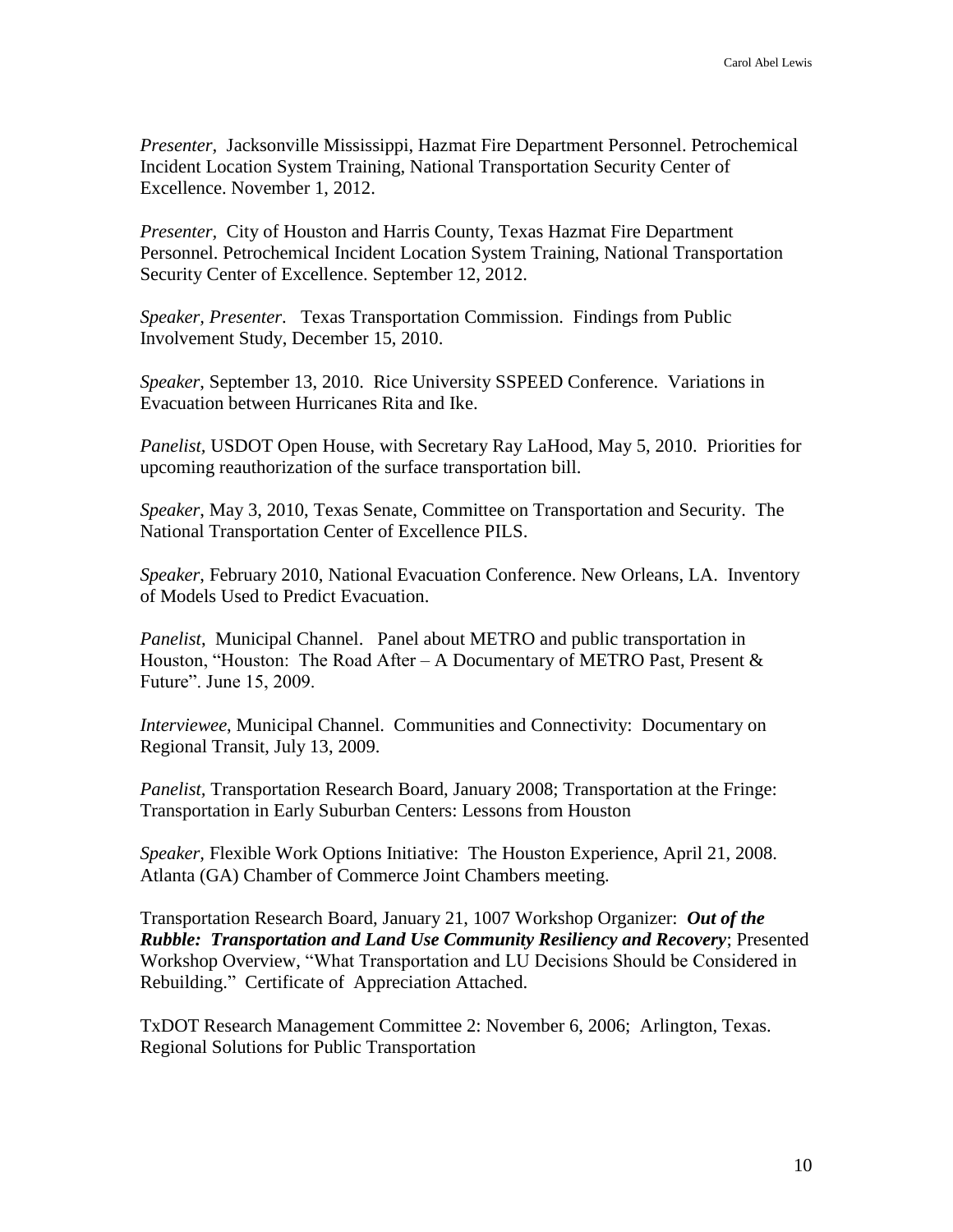Keynote Speaker: Texas Institute of Transportation Engineers; February 2, 2007; Flexibility as a Part of a Regional Transportation Program. Houston, Texas.

Panelist; Celebrating Flexible Workplaces: The Latest Research, Trends and Innovations, February 20, 2007. Phoenix Arizona

*Moderator/Panelist,* Conference of Minority Transportation Official – Annual Meeting and Training Session. July11, 2005 Moderated Panel Session and Presented Paper (on CD) with Graduate Student Jamaal Schoby "An Assessment of Transit Ridership and System Design: A Case Study of Houston, Texas"

*Guest Lecturer/Minority Scholar* – Central Missouri State University October 10-11, 2005

*Panelist:* Center for Houston's Future: Quality of Life Leadership Forum November 18, 2005.

*Panelist*, The Advanced Transportation Technology Forum, Metropolitan Transit Authority of Harris County, Texas, October 20-22, 2004.

*Transportation Cluster Leader*, Second Annual Precinct 2 Economic Summit, Commissioner Sylvia R. Garcia, October 15, 2004.

*Paper Review*, Allan Saxe Best Paper in State and Local Politics, Southwest Political Science Association for the 2005 SWPSA meeting.

*Paper Review,* TRB Land and Development Committee, Evaluation of Papers for the 2005, 2004, and 2003 Transportation Research Board Annual Conference.

*Panel Moderator and Organizer*, Bus-Oriented Transit Oriented Development. Transportation Research Board. January 13, 2004. Washington, D. C.

*Panelist*, "Transportation Improving Mobility". Greater Houston Partnership Flip-side Debate Series. Houston, Texas. October 3, 2003.

*Panel Moderator*, "Transit-Oriented Development: State of the Practice" Transportation Research Board, January 14, 2003. Washington, D.C.

*Peer Review*, "Land Development Model". City of Houston Planning and Development Department. July 16, 2003.

*Sponsor*, "Student Paper Competition". Conference of Minority Transportation Officials, Annual Conference and Training Meeting, Washington, D.C. July 9, 2003.

*Panel Moderator*, "Mission Clean Air Forum". Houston Galveston Area Council. Houston, Texas November 12, 2002.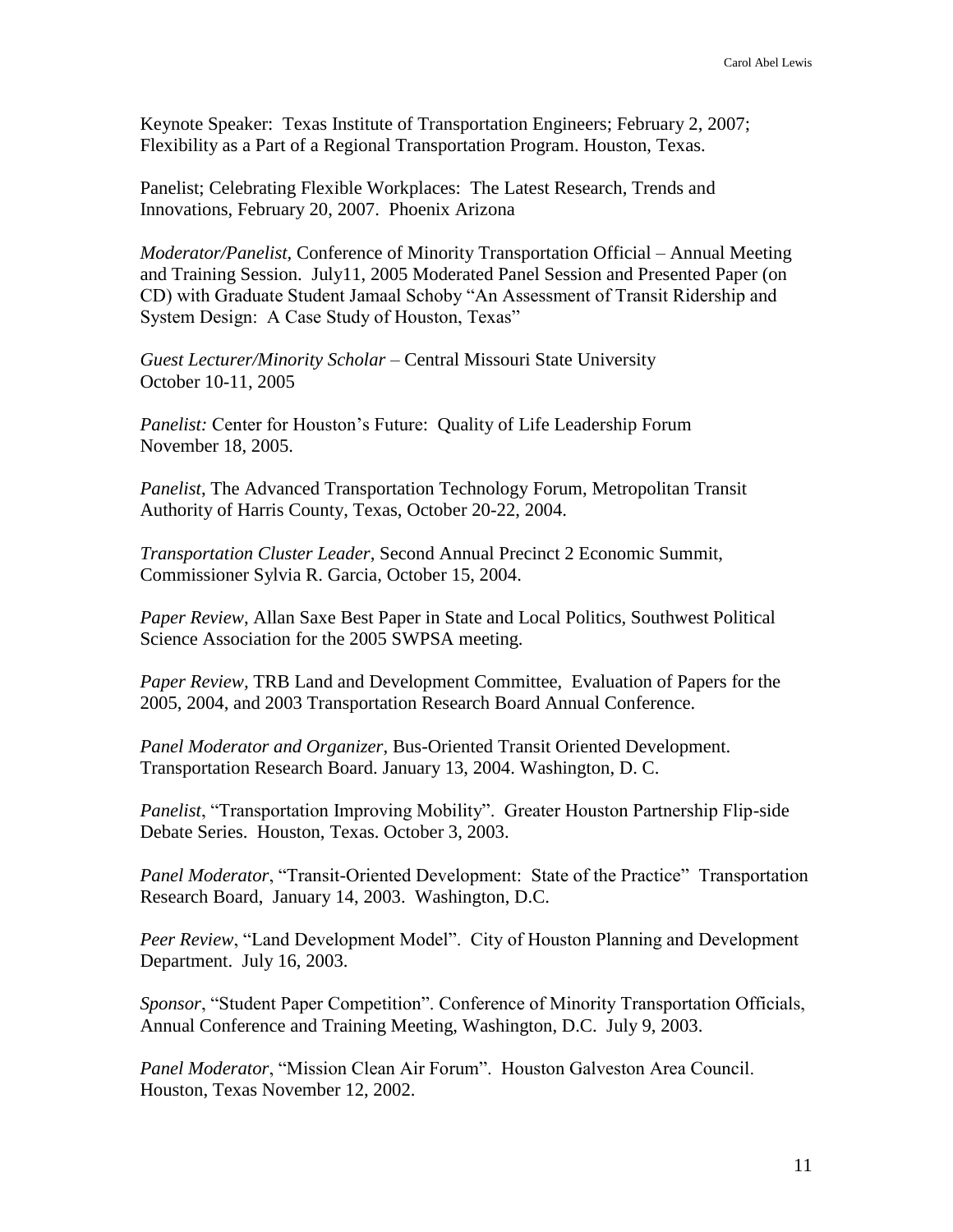*Panel Moderator*, "Achieving the Vision: Public and Private Sector Roles", Main Street Corridor Coalition conference, May 17, 2002.

*Panelist*, "Effect of September 11 on Transportation Systems", January 15, 2002, Washington D.C. Eisenhower Session of the Transportation Research Board (TRB)

*Coordinator and Moderator:* Transit-oriented Development Workshop, November 16- 17, 2001. Houston, Texas.

*Report on Committee Findings:* Congressman Nick Lampson's "Transportation and Infrastructure Task Force". April 2001, City of Houston City Hall; Beaumont/Port Arthur Region, Lamar University; and August 2001, Port and Waterways Conference.

*Peer Review:* Respondent to paper prepared by Dr. Carl Van Horn and Duke Storen, "Telework: Coming of Age". Presented to the Symposium on Telework sponsored by the US Department of Labor, October 16, 2000, New Orleans, Louisiana.

*Panelist:* Paper accepted for November 2000 Transportation Research Forum," An Examination of Smart Growth in Region VI Communities."

*Chairperson:* Appointed by Congressman Nick Lampson to chair a regional committee, Transportation and Infrastructure: Preparing for Economic Growth". Part of Forum on 21<sup>st</sup> Century Technology and Economic Growth (January 2000 to June 2001).

*Moderator:* Texas ITS Annual Meeting, Research and Education Session, November 17- 19, 1999.

*Panelist:* Building Choices – A Smart Growth Conference. "Mobility Choices". Houston, Texas. Sponsored by Gulf Coast Institute, October , 1999.

*Project Manager and Grant Recipient:* Port of Houston Truck Survey September 1999.

*Speaker:* Briefing to new Texas A & M University Chancellor Howard D. Graves. Represented the Southwest Region University Transportation Center of which the Texas Southern University's Center for Transportation Training and Research is a part. August 1999.

*Lecturer:* 1999 Summer Transportation Institute, Sponsored by Texas Transportation Institute, Texas Southern University, and Paul Quinn College. Underwritten by the Federal Highway Administration. July, 1999.

*Speaker:* Conference of Minority Transportation Officials, Empowerment Breakfast, April 1999.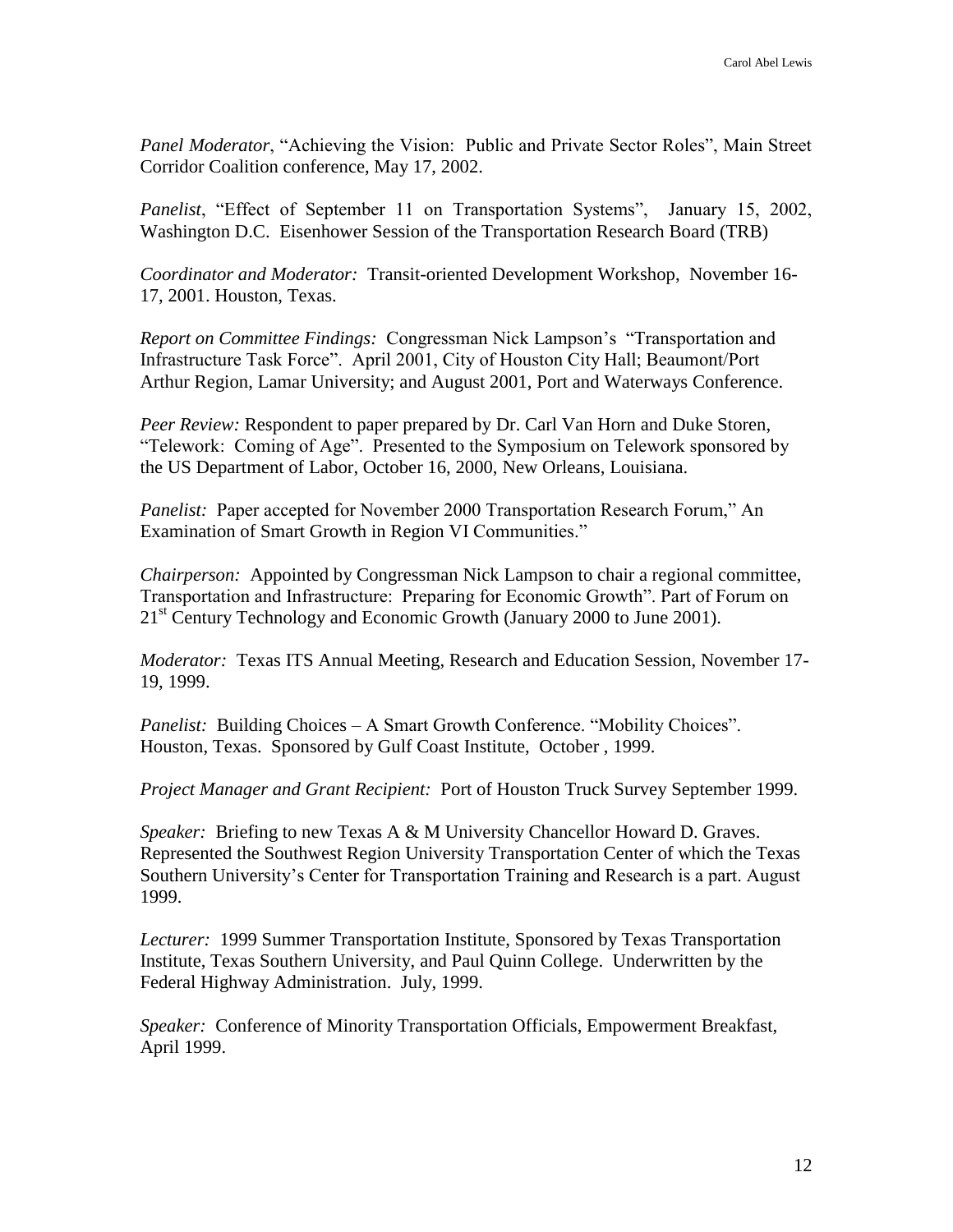*Speaker:* "Intelligent Transportation Systems: Incorporating the Consumer: Conclusions from an Interactive Workshop". Presented at the Annual ITS American Conference. Washington, D. C. April 1999.

*Panelis*t: Harris County Issues Workshop; sponsored by City Councilmember Carroll Robinson, March 20, 1999.

*Moderator:* DART Conference, Integrating Light Rail into a Traditional Bus City, February 1999.

*Moderator:* "Houston's Transportation Future", Mothers for Clean Air February 23, 1999.

*Friend:* Transportation Research Board, Strategic Planning Committee, January 1999

*Judge:* E. J. Scott Elementary School, School-wide Spelling Bee, January 1999.

*Speaker:* "An Examination of Land Use Response Near Transit Facilities in Selected Locales in Texas"*.* Papers presented at the Texas Public Transportation Conference, April 1998 (Houston, TX.) and the Texas Chapter of the American Planning Association Annual Meeting, (Galveston, Texas) October, 1997.

*Panelist and Moderator:* 1998 National Transportation Civil Rights Conference, Denver, Colorado, August 1998. 1) ITS and Opportunities for Small Businesses; 2) Grant and Proposal Preparation for Minority Institutions.

*Panelist:* Texas Lyceum (Statewide Bipartisan Leadership Organization), on the Transportation Future, April 1998.

*Moderator:* ITS Conference, Incorporating the Consumer. February 1998.

*Participant:* Invited participant to pose a question to Mayoral Candidates Lee P. Brown and Robert Mosbacher, sponsored by KTRH radio 740 a.m. December 1997.

*Speaker:* Harris County Ad-Hoc Committee on Non-Emergency Transportation Services,

"Models of Coordination for Third Party Transportation Services". May 1997.

*Panelist:* "Perspective on Transit Industry Response to Increased Gender Awareness". Paper presented for National Conference on Women's Travel Issues Baltimore, MD October 23 - 25, 1996.

*Contributor and Grant Recipient:* "On Board Transit Surveys" with LKC Consulting Services (September 1994 to August 1995).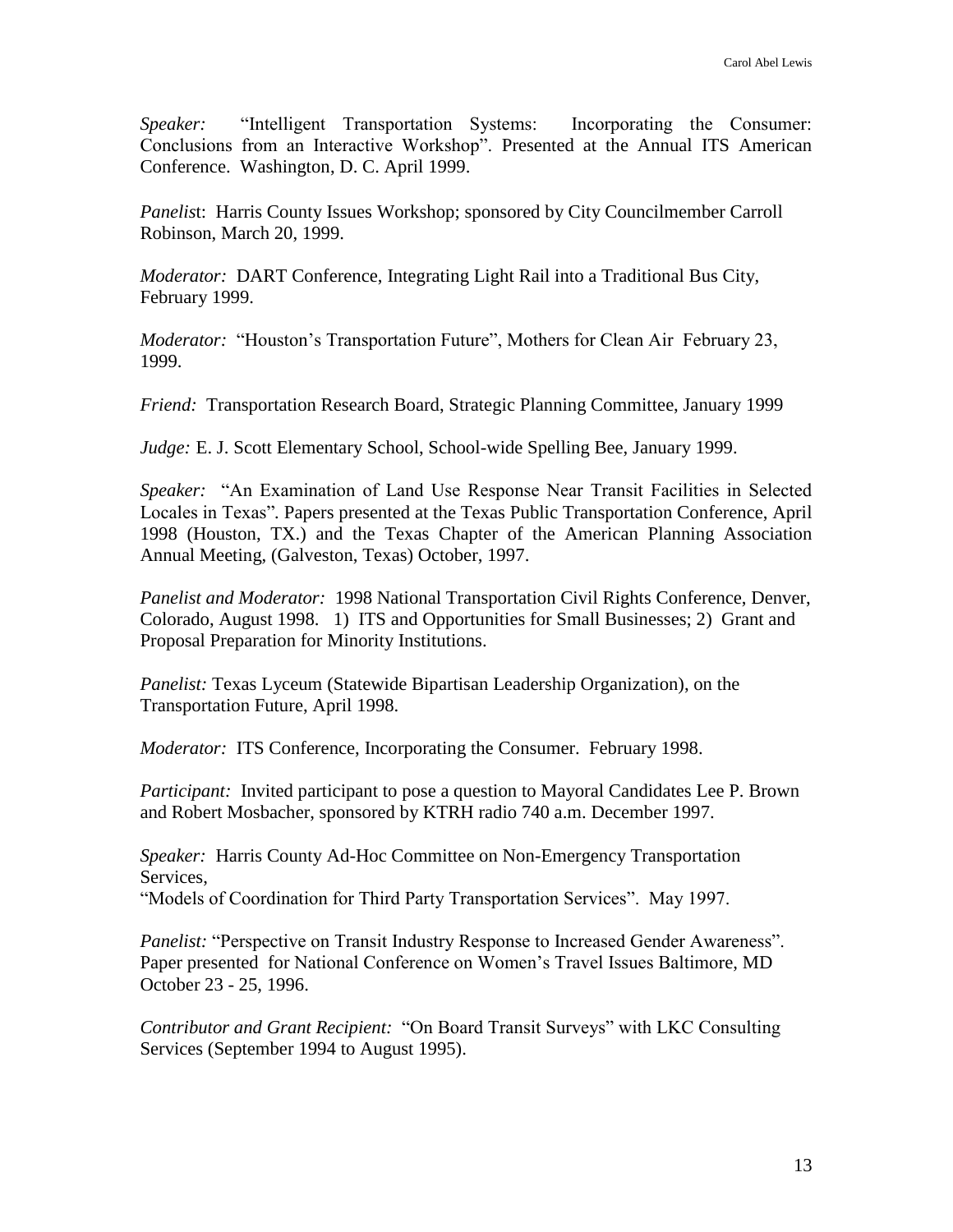*Panelist:* "Optimizing Route Specific Marketing Strategies to Increase Public Transit Ridership**"** delivered to Association for Commuter Transportation Conference, Miami, Florida, September 19, 1994.

*Facilitator:* Teen Forum '94 and Teen Forum '93 sponsored by The Houston Forum.

*Panelist:* "Coordination of Third Party Transportation Service Provider"*.* Delivered to the Texas Department on Aging - Minority Elderly Conference. August, 1994, Odessa, Texas.

*Panelist:* "Transportation Guarantees for the Elderly: the Americans with Disabilities Act". Delivered to the Conference Opening the Doors sponsored by the Texas Department on Aging. August 5, 1993, Tyler, Texas.

*Panelist:* "Americans with Disabilities Act: A Case Study on ADA Impacts on the Metropolitan Transit Authority of Harris County." Delivered to National Forum for Black Public Administrators. April 14, 1992

#### **UNIVERSITY AND SCHOLASTIC SERVICE**

Member, Faculty Manual Committee (2013 to 2015)

Member, SACS Reaffirmation, (2014 to Present)

Member, Ad Hoc Mediation for Provost Ward (Spring 2015); with Dr. Sapp.

Chair, College of Science and Technology, Grievance Committee 2009 to Present.

Member, College of Science and Technology, Recognition and Scholarship 2009 to Present.

Chair, Thesis Committees for Sara Land, Brandon Mosley, Garlin Wynn and Sasha Sabaroche. September 2010 to present.

Member, Dissertation Committees, Gwen Goodwin and Sandra Glass. September 2010 to present.

Member, Thesis Committee, Latissha Clark, September 2008 to December 2010. Successfully Defended.

Chair, University SACS Reaffirmation, Student Affairs and Services Committee, 2007 to 2010.

Chair, Thesis Committee, Krystal Lastrape, January 2009 to May 2010. Successfully Defended.

Chair Thesis Committee, Anthony Price, January 2009 to May 2010. Successfully Defended.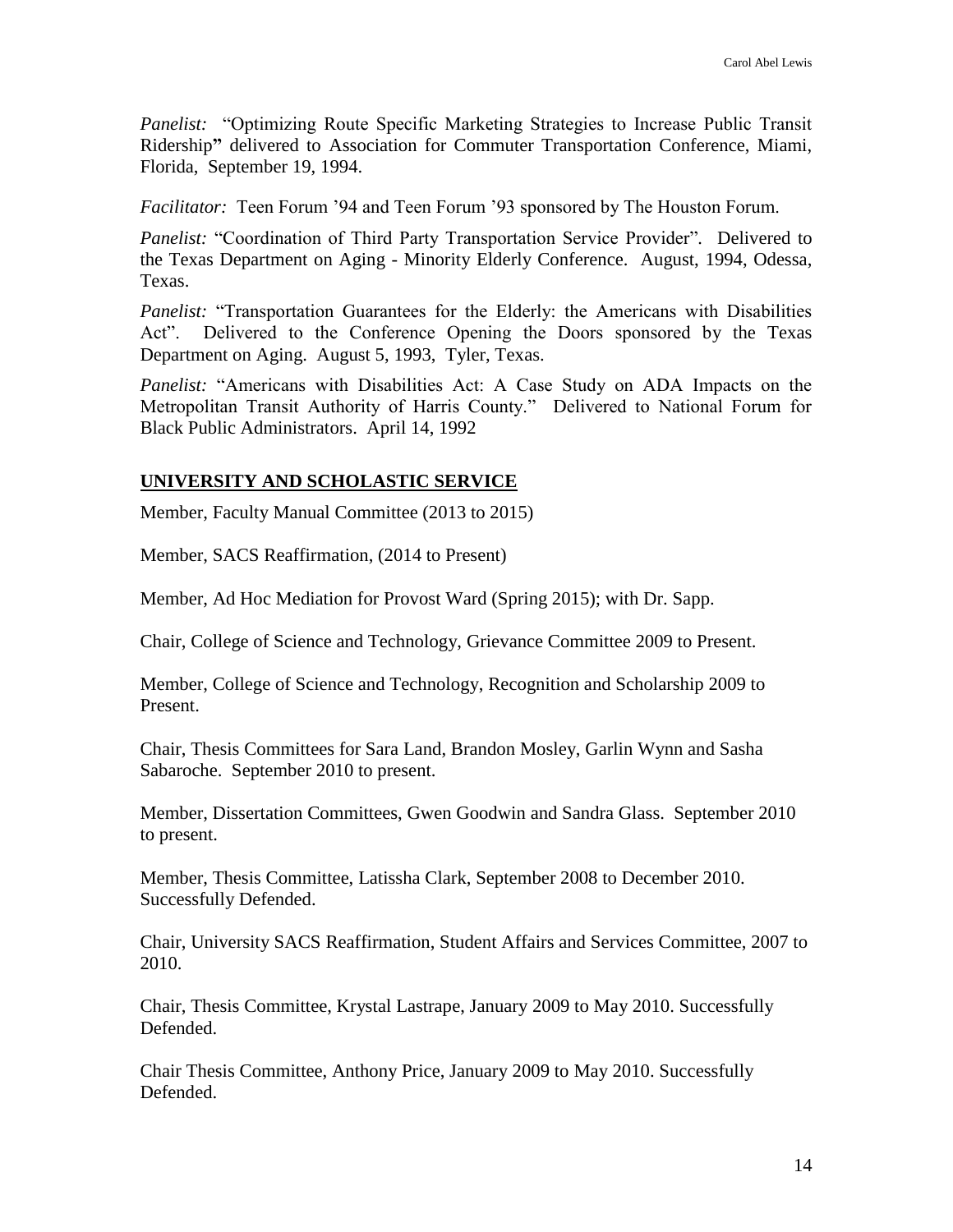Chair Thesis Committee, Yasmina Soria, January 2007 to May 2008. Successfully Defended.

Chair, Thesis Committee, Armin Kheirmand, September 2008 to December 2009. Successfully Defended.

Chair, Thesis Committee, Ignatio Barrerra-Kelly, September 2004 to May 2008.

Member, Graduate School Evaluation Committee, Spring 2005.

.

Chair, Thesis Committee, Marcus Salem, September 2004 to present.

Chair, Thesis Committee, Sharon Moses, September 2003 to 2006.

Chair, Thesis Committee, Michael Moore, January 2005 to 2006.

Chair, Thesis Committee, Harry Fulwood, September 2003 – October 2004, Successfully Defended.

Chair, Thesis Committee, Tammye Davis, September 2003 – October 2004, Successfully Defended.

Chair, Thesis Committee, Jermaine Hannon, September 2003 – May 2004, Successfully Defended .

Chair, Thesis Committee, Keith Taylor September 2002 to February 2004, Successfully Defended.

Chair, Thesis Committee, Sheji Mathews, September 2000 to October 2001, Successfully Defended.

Chair, Thesis Committee, Jude Okafor, January 1999-2000 (Successfully Defended).

Chair, Thesis Committee, Sharon Moses, September 2002-Present

Chair, Thesis Committee, Ursurla Anderson, September 2002-Present

Member, Dissertation Committee, Lora Alexander, Texas Southern University, School of Education, September 1999 to May 2000, Successfully Defended.

Member, Dissertation Committee, Myra Immings, UNISA, Republic of South Africa, August 1999-2003